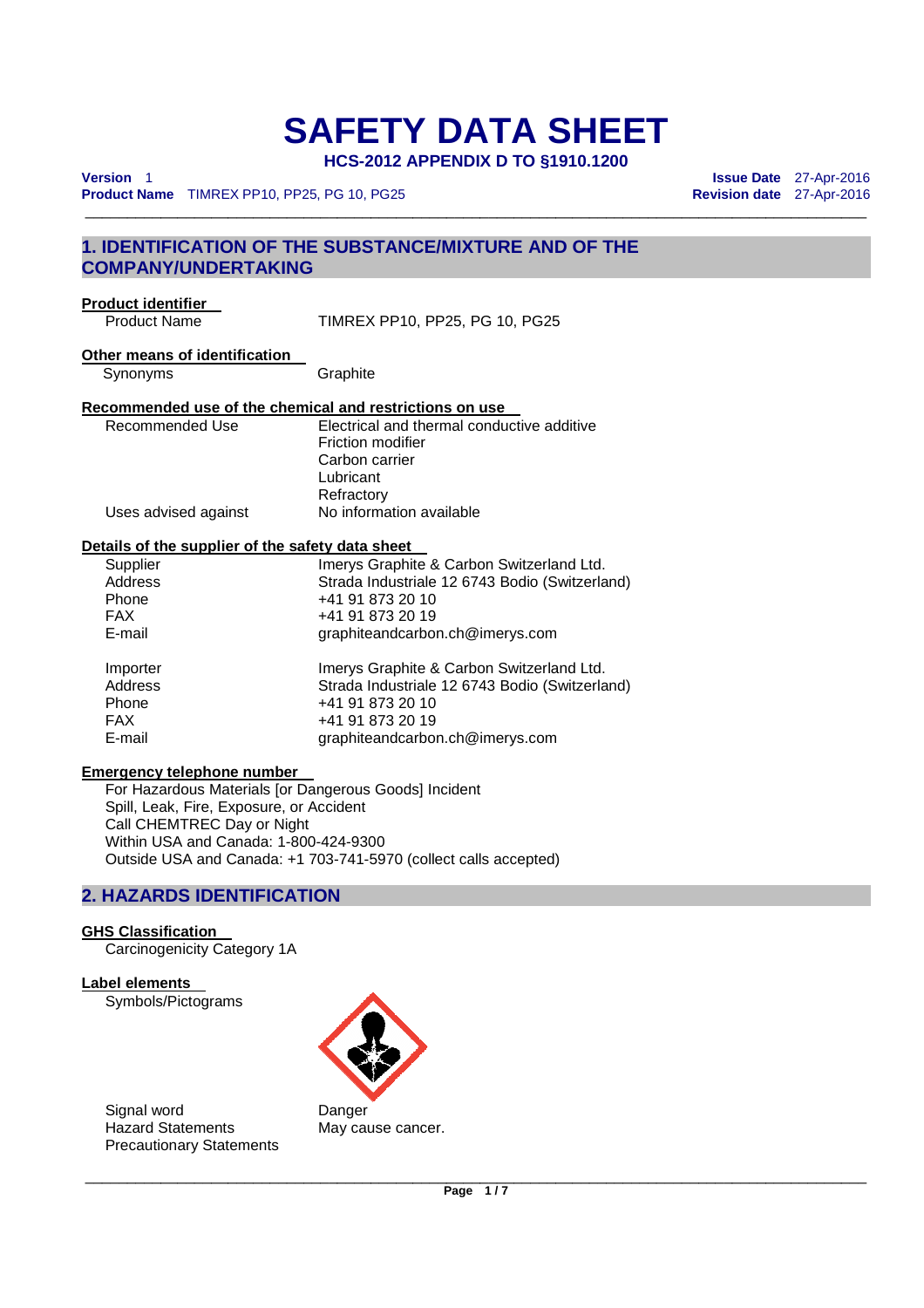| Prevention | Obtain special instructions before use.                                    |  |  |  |
|------------|----------------------------------------------------------------------------|--|--|--|
|            | Do not handle until all safety precautions have been read and understood.  |  |  |  |
|            | Wear protective gloves/protective clothing/eye protection/face protection. |  |  |  |
| Response   | If exposed or concerned: Get medical advice/attention.                     |  |  |  |
| Storage    | Store locked up.                                                           |  |  |  |
| Disposal   | Dispose of contents/container in accordance with local/regional/national/  |  |  |  |
|            | international regulations.                                                 |  |  |  |

\_\_\_\_\_\_\_\_\_\_\_\_\_\_\_\_\_\_\_\_\_\_\_\_\_\_\_\_\_\_\_\_\_\_\_\_\_\_\_\_\_\_\_\_\_\_\_\_\_\_\_\_\_\_\_\_\_\_\_\_\_\_\_\_\_\_\_\_\_\_\_\_\_\_\_\_\_\_\_\_\_\_\_\_\_\_\_\_\_\_\_\_\_

#### **Hazards not otherwise classified (HNOC)**

Natural Graphite may contain impurities of crystalline silica (quartz CAS 14808-60-7) which is listed by IARC as Group 1 carcinogen and by ACGIH as A2 (suspectedhuman carcinogen)

#### **Unknown acute toxicity**

No information available

# **3. COMPOSITION/INFORMATION ON INGREDIENTS**

| <b>Chemical nature</b>       | Substance |               |              |
|------------------------------|-----------|---------------|--------------|
| <b>Chemical Name</b>         |           | <b>CAS No</b> | Weight-%     |
| Graphite                     |           | 7782-42-5     | >93          |
| Quartz (Respirable fraction) |           | 14808-60-7    | >0.1<br>بم - |

\*Hazard statement: Natural graphite may contain crystalline silica, variety quartz. This substance is not admixed with graphite, but is a naturally occurring mineral impurity that is intimately associated with the graphite. In most cases this silica is not in respirable form unless the graphite is very finely divided. IARC Monograph Vol. 68, 1997 concludes that there is sufficient evidence that inhaled crystalline silica causes cancer in human. IARC classification: group 1.

# **4. FIRST AID MEASURES**

# **Description of first aid measures**

| General advice      | If symptoms persist, call a physician. Remove contaminated clothing and shoes.                                                                                                                      |
|---------------------|-----------------------------------------------------------------------------------------------------------------------------------------------------------------------------------------------------|
|                     | Wash contaminated clothing before reuse.                                                                                                                                                            |
| Inhalation          | IF INHALED: Remove victim to fresh air and keep at rest in a position comfortable<br>for breathing. Get medical advice/attention if you feel unwell.                                                |
| <b>Skin Contact</b> | Wash off immediately with soap and plenty of water while removing all<br>contaminated clothes and shoes. Wash contaminated clothing before reuse. If skin<br>irritation persists, call a physician. |
| Eye contact         | Rinse thoroughly with plenty of water for at least 15 minutes, lifting lower and<br>upper eyelids. Consult a physician.                                                                             |
| Ingestion           | Rinse mouth. Get medical attention. Never give anything by mouth to an<br>unconscious person.                                                                                                       |

## **Most important symptoms and effects, both acute and delayed**

Contact with the skin and eyes may cause mechanical irritation. Inhalation of dusts may irritate the respiratory tract. May cause cancer.

**Indication of any immediate medical attention and special treatment needed** 

Treat symptomatically.

# **5. FIRE-FIGHTING MEASURES**

## **Extinguishing media**

Suitable extinguishing media Use extinguishing measures that are appropriate to local circumstances and the surrounding environment.

Unsuitable extinguishing media Do not scatter spilled material with high pressure water streams.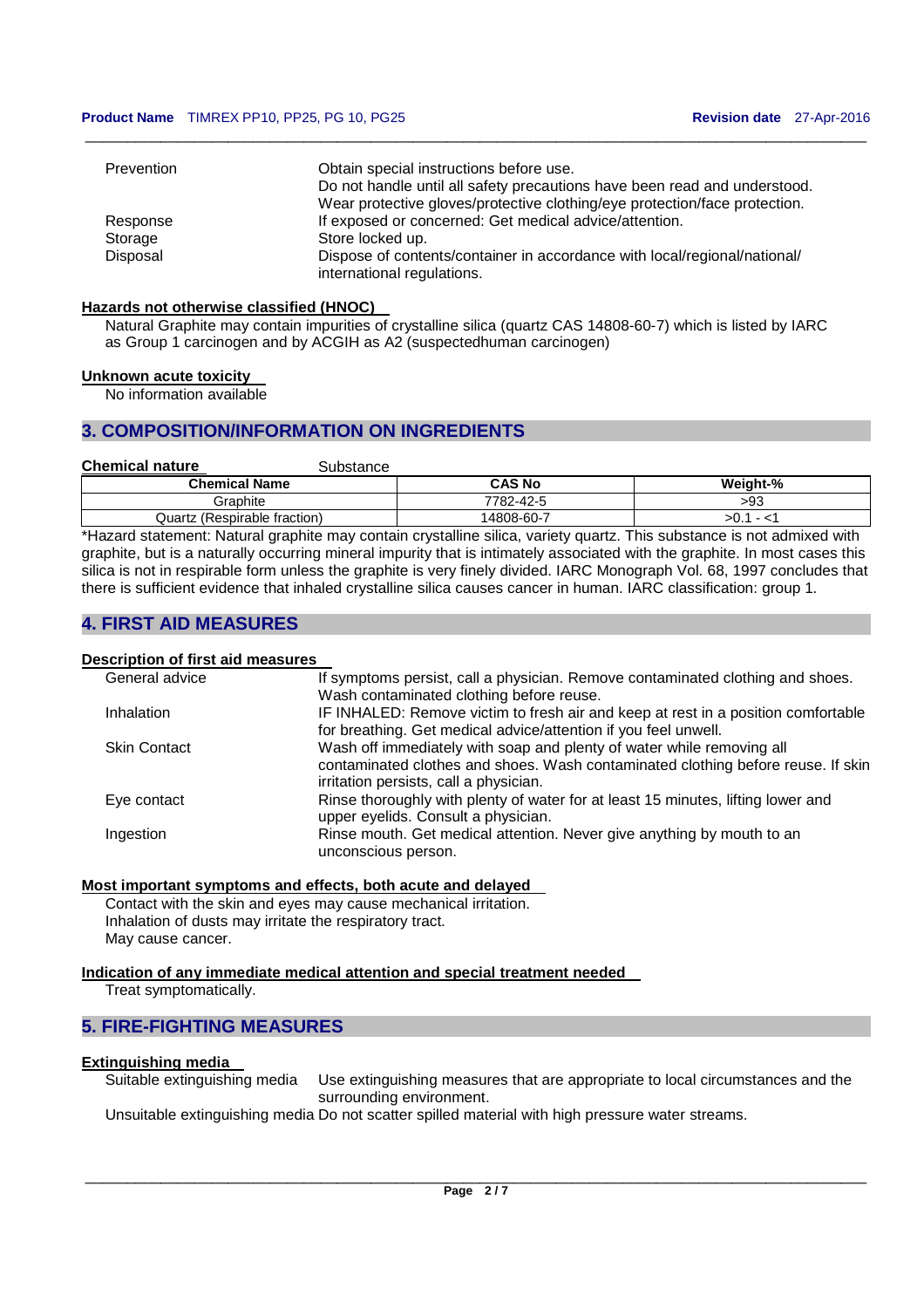## **Specific hazards arising from the chemical**

Thermal decomposition can lead to release of irritating and toxic gases and vapors Carbon oxides (COx)

#### **Protective equipment and precautions for firefighters**

As in any fire, wear self-contained breathing apparatus pressure-demand, MSHA/NIOSH (approved or equivalent) and full protective gear.

\_\_\_\_\_\_\_\_\_\_\_\_\_\_\_\_\_\_\_\_\_\_\_\_\_\_\_\_\_\_\_\_\_\_\_\_\_\_\_\_\_\_\_\_\_\_\_\_\_\_\_\_\_\_\_\_\_\_\_\_\_\_\_\_\_\_\_\_\_\_\_\_\_\_\_\_\_\_\_\_\_\_\_\_\_\_\_\_\_\_\_\_\_

# **6. ACCIDENTAL RELEASE MEASURES**

#### **Personal precautions, protective equipment and emergency procedures**

Ensure adequate ventilation, especially in confined areas. Evacuate personnel to safe areas. Use personal protection recommended in Section 8. Avoid contact with skin, eyes or clothing. Do not touch or walk through spilled material. Remove all sources of ignition. Avoid creating dust.

## **Methods and material for containment and cleaning up**

Prevent further leakage or spillage if safe to do so. Do not dry sweep dust. Wet dust with water before sweeping or use a vacuum to collect dust. Take up mechanically, placing in appropriate containers for disposal.

# **7. HANDLING AND STORAGE**

## **Precautions for safe handling**

Handle in accordance with good industrial hygiene and safety practice. Ensure adequate ventilation, especially in confined areas. Use personal protection recommended in Section 8. Do not eat, drink or smoke when using this product. Avoid contact with skin, eyes or clothing. Remove contaminated clothing and shoes. Wash contaminated clothing before reuse. Wash thoroughly after handling. Do not breathe dust/fume/gas/mist/vapors/spray. Avoid generation of dust. Take precautionary measures against static discharges. Keep away from heat, sparks, flame and other sources of ignition.

#### **Conditions for safe storage, including any incompatibilities**

Keep containers tightly closed in a dry, cool and well-ventilated place. Keep away from heat.

# **8. EXPOSURE CONTROLS/PERSONAL PROTECTION**

#### **Control parameters**

| <b>Chemical Name</b>                                      | <b>ACGIH TLV</b>                                                                      | <b>OSHA PEL</b>         | <b>NIOSH IDLH</b>                                                              | <b>Denmark</b>            | <b>European Union</b> |
|-----------------------------------------------------------|---------------------------------------------------------------------------------------|-------------------------|--------------------------------------------------------------------------------|---------------------------|-----------------------|
|                                                           |                                                                                       | 8-hour TWA              |                                                                                |                           |                       |
| Graphite (CAS #: 7782-42-5)                               | TWA: $2 \text{ mg/m}^3$<br>respirable fraction all<br>forms except graphite<br>fibers |                         | IDLH: 1250 mg/m $3$<br>TWA: $2.5 \text{ mg/m}^3$<br>natural respirable<br>dust | TWA: $2.5 \text{ mg/m}^3$ |                       |
| Quartz (Respirable<br>fraction) (CAS $#$ :<br>14808-60-7) | $0.025$ mg/m3 (resp.)<br>for a-quartz and<br>cristobalite                             | $0.05$ (resp.) mg/m $3$ |                                                                                |                           |                       |

| <b>Chemical Name</b>        | -atvia                  | France                   | Finland                 | Germanv                    | Italv |
|-----------------------------|-------------------------|--------------------------|-------------------------|----------------------------|-------|
| Graphite (CAS #: 7782-42-5) | TWA: $2 \text{ ma/m}^3$ | TWA: 2 ma/m <sup>3</sup> | TWA: $2 \text{ ma/m}^3$ | TWA: 1.5 mg/m <sup>3</sup> |       |
|                             |                         |                          |                         | TWA: 4 ma/m <sup>3</sup>   |       |

| <b>Chemical Name</b>        | Norway                    | <b>United Kingdom</b> | Australia          | Austria                   | <b>Belgium</b> |
|-----------------------------|---------------------------|-----------------------|--------------------|---------------------------|----------------|
| Graphite (CAS #: 7782-42-5) | TWA: 5 mg/m <sup>3</sup>  |                       | $3 \text{ mg/m}^3$ | STEL 10 mg/m <sup>3</sup> |                |
|                             | TWA: $2 \text{ mg/m}^3$   |                       |                    | TWA: $5 \text{ mg/m}^3$   |                |
|                             | TWA: $10 \text{ mg/m}^3$  |                       |                    |                           |                |
|                             | TWA: $4 \text{ mg/m}^3$   |                       |                    |                           |                |
|                             | STEL: 5 mg/m <sup>3</sup> |                       |                    |                           |                |
|                             | STEL: $2 \text{ mg/m}^3$  |                       |                    |                           |                |
|                             | STEL: $10 \text{ mg/m}^3$ |                       |                    |                           |                |
|                             | STEL: $4 \text{ mg/m}^3$  |                       |                    |                           |                |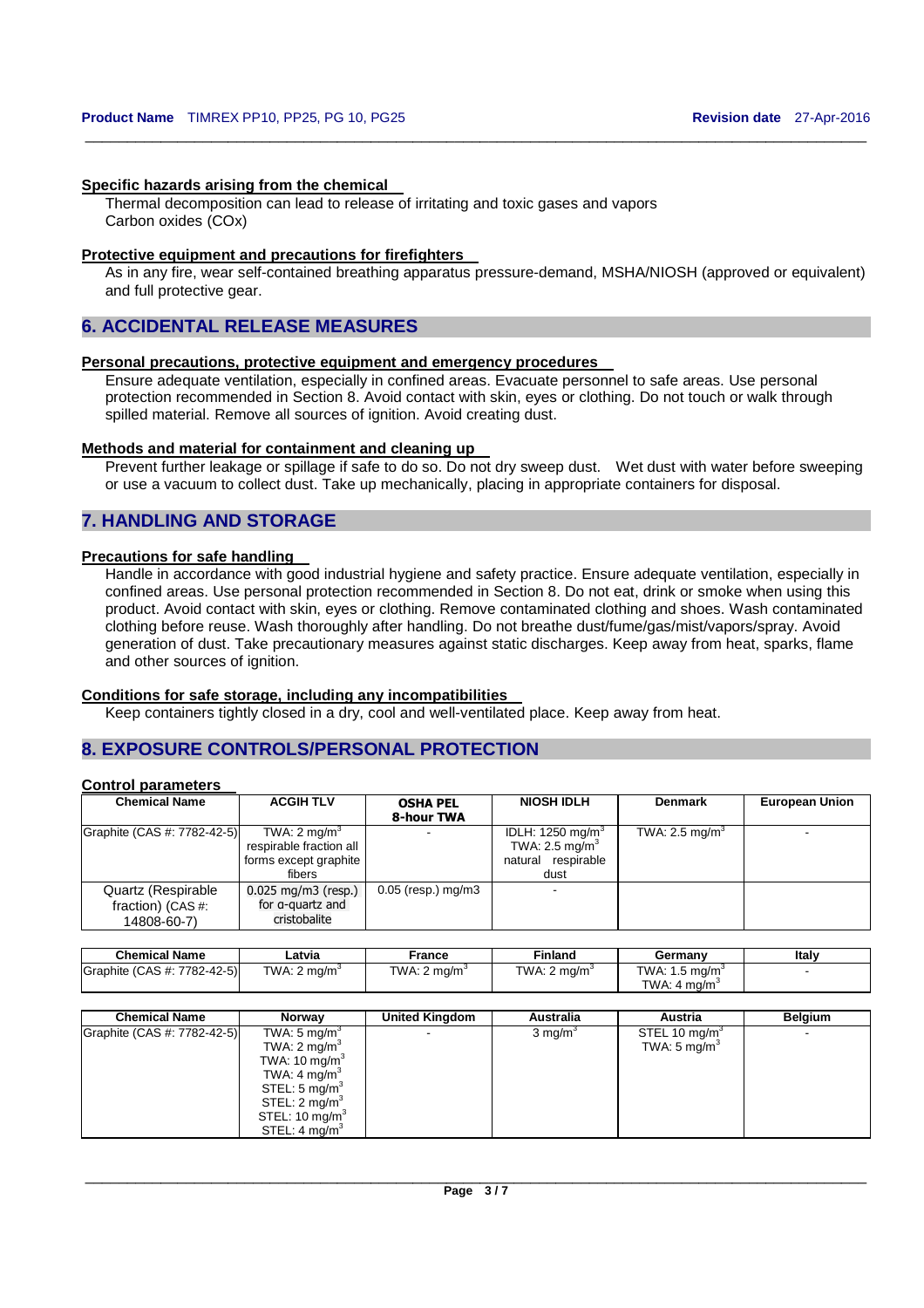| <b>Chemical Name</b>        | Canada                                                                        | <b>USA</b>              | Japan                   | Korea                   |  |
|-----------------------------|-------------------------------------------------------------------------------|-------------------------|-------------------------|-------------------------|--|
| Graphite (CAS #: 7782-42-5) | TWA: 2<br>respirable<br>mg/m`<br>fraction all forms<br>except graphite fibers | TWA: $2 \text{ mg/m}^3$ | TWA: $2 \text{ mg/m}^3$ | TWA: $2 \text{ mg/m}^3$ |  |

\_\_\_\_\_\_\_\_\_\_\_\_\_\_\_\_\_\_\_\_\_\_\_\_\_\_\_\_\_\_\_\_\_\_\_\_\_\_\_\_\_\_\_\_\_\_\_\_\_\_\_\_\_\_\_\_\_\_\_\_\_\_\_\_\_\_\_\_\_\_\_\_\_\_\_\_\_\_\_\_\_\_\_\_\_\_\_\_\_\_\_\_\_

# **Appropriate engineering controls**

Use with local exhaust ventilation.

## **Individual protection measures, such as personal protective equipment**

| If exposure limits are exceeded or irritation is experienced, NIOSH/MSHA<br>approved respiratory protection should be worn. Positive-pressure supplied air<br>respirators may be required for high airborne contaminant concentrations.<br>Respiratory protection must be provided in accordance with current local<br>regulations. For operations where respirators maybe required, wear a respirator<br>approved for protection against crystalline silica-containing dust. Do not alter the<br>respirator in any way. Workers who use tight-fitting respirators cannot have<br>beards/mustaches which interfere with the respirator seal to the face. |
|----------------------------------------------------------------------------------------------------------------------------------------------------------------------------------------------------------------------------------------------------------------------------------------------------------------------------------------------------------------------------------------------------------------------------------------------------------------------------------------------------------------------------------------------------------------------------------------------------------------------------------------------------------|
| Wear protective gloves.                                                                                                                                                                                                                                                                                                                                                                                                                                                                                                                                                                                                                                  |
| Wear safety glasses with side shields (or goggles).<br>Wear suitable protective clothing.                                                                                                                                                                                                                                                                                                                                                                                                                                                                                                                                                                |
|                                                                                                                                                                                                                                                                                                                                                                                                                                                                                                                                                                                                                                                          |

# **9. PHYSICAL AND CHEMICAL PROPERTIES**

**Information on basic physical and chemical properties** 

| Appearance                            | Powder                               |
|---------------------------------------|--------------------------------------|
| Color                                 | Grey to black                        |
| Odor                                  | <b>Odorless</b>                      |
| <b>Odor Threshold</b>                 | Not determined                       |
| рH                                    | Not determined                       |
| <b>Melting point/freezing point</b>   | appr.3500 $\mathbb{C}$               |
| Boiling point / boiling range         | Not determined                       |
| <b>Flash point</b>                    | Not applicable                       |
| <b>Evaporation rate</b>               | Not determined                       |
| <b>Flammability (solid, gas)</b>      | Not flammable                        |
| <b>Flammability Limit in Air</b>      | Not determined                       |
| <b>Vapor Pressure</b>                 | $< 0.01$ mbar (20°C)                 |
| Vapor density                         | Not determined                       |
| <b>Density</b>                        | $2.1 - 2.3$ g/cm <sup>3</sup> (25°C) |
| <b>Relative density</b>               | Not determined                       |
| <b>Bulk density</b>                   | 70 - 720 kg/m <sup>3</sup>           |
| <b>Specific gravity</b>               | Not determined                       |
| <b>Water solubility</b>               | <0.001g/l (insoluble in water)       |
| <b>Partition coefficient (LogPow)</b> | Not determined                       |
| <b>Autoignition temperature</b>       | > 600 °C (dispersed dust cloud)      |
|                                       | $>$ 365 °C (deposited dust)          |
| <b>Decomposition temperature</b>      | Not determined                       |
| <b>Kinematic viscosity</b>            | Not determined                       |
| <b>Dynamic viscosity</b>              | Not applicable                       |
| <b>Explosive properties</b>           | Not an explosive                     |
| <b>Oxidizing properties</b>           | No oxidising properties              |

# **Other information**

No information available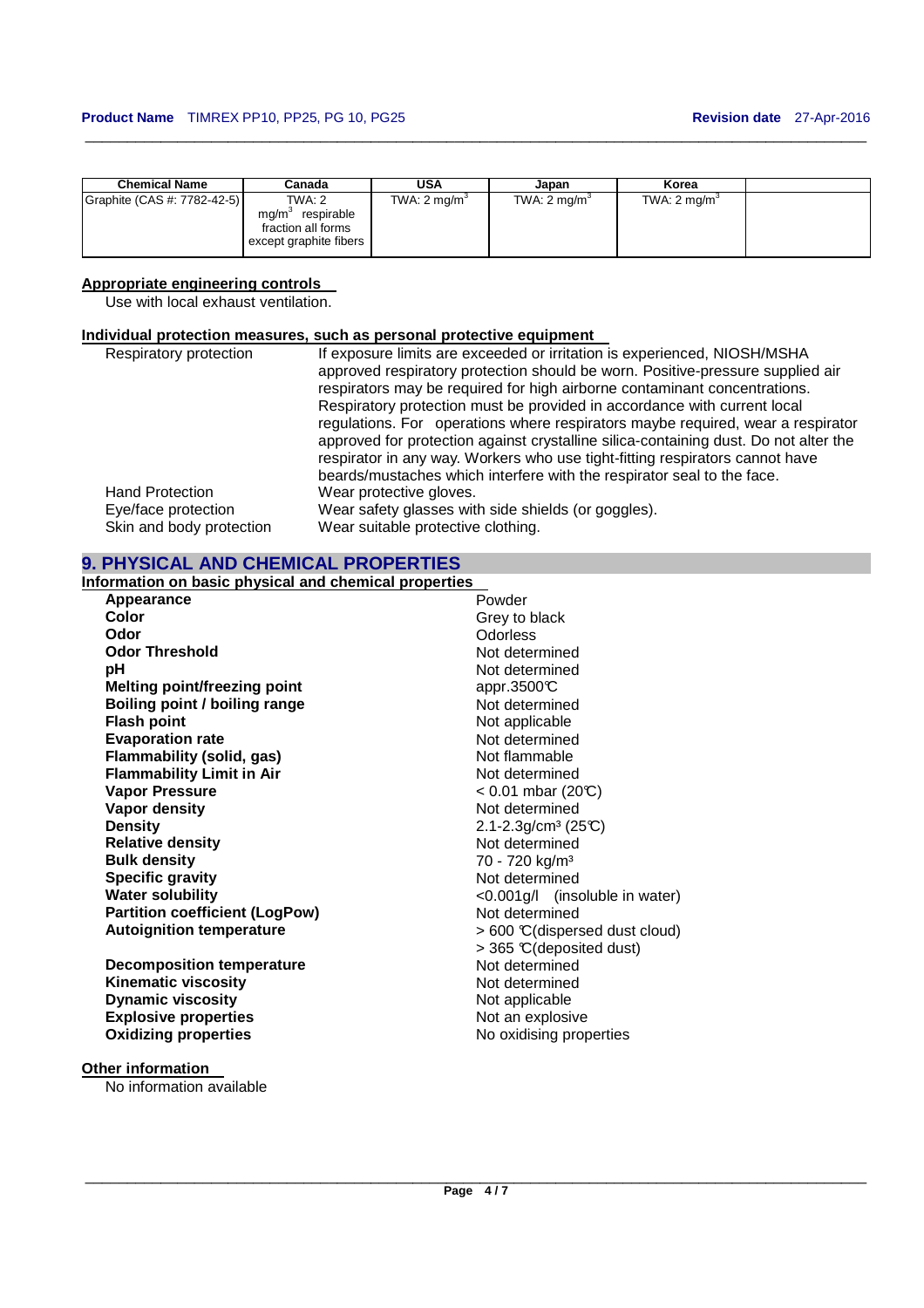# **10. STABILITY AND REACTIVITY**

## **Reactivity**

Stable under recommended storage and handling conditions (see SECTION 7, handling and storage).

\_\_\_\_\_\_\_\_\_\_\_\_\_\_\_\_\_\_\_\_\_\_\_\_\_\_\_\_\_\_\_\_\_\_\_\_\_\_\_\_\_\_\_\_\_\_\_\_\_\_\_\_\_\_\_\_\_\_\_\_\_\_\_\_\_\_\_\_\_\_\_\_\_\_\_\_\_\_\_\_\_\_\_\_\_\_\_\_\_\_\_\_\_

#### **Chemical stability**

Stable under normal conditions.

## **Possibility of Hazardous Reactions**

None under normal processing.

## **Conditions to avoid**

Extremes of temperature and direct sunlight.

#### **Incompatible materials**

None known based on information supplied.

#### **Hazardous Decomposition Products**

None known based on information supplied.

# **11. TOXICOLOGICAL INFORMATION**

## **Information on likely routes of exposure**

| Inhalation   | Inhalation of dusts may irritate the respiratory tract. |
|--------------|---------------------------------------------------------|
| Eye contact  | Contact with the eyes may cause mechanical irritation.  |
| Skin Contact | Contact with the skin may cause mechanical irritation.  |
| Ingestion    | No known effect based on information supplied.          |

#### **Information on toxicological effects Acute toxicity**

| .                                                |                             |             |                                            |
|--------------------------------------------------|-----------------------------|-------------|--------------------------------------------|
| <b>Chemical Name</b>                             | .D50<br>วral                | Dermal LD50 | ՝ LC50<br><b>Innaiation L</b>              |
| 7782-42-5)<br>$\sim$ $\mu$ .<br>Graphite<br>LAS. | 2000 mg/kg (rat) (OECD 423) |             | 2000<br>CD 403)<br>°0 mg/m¾4h (rat) (OECD) |

## **Skin corrosion/irritation**

Non-irritant (OECD 404)

#### **Serious eye damage/eye irritation**

Non-irritant (OECD 405)

#### **Sensitization**

No information available.

#### **Germ cell mutagenicity**

No information available

#### **Carcinogenicity**

# May cause cancer.

Natural Graphite may contain impurities of crystalline silica (quartz CAS 14808-60-7) which is listed by IARC as Group 1 carcinogen and by ACGIH as A2 (suspectedhuman carcinogen)

## **Reproductive toxicity**

No information available

#### **STOT - single exposure**

No information available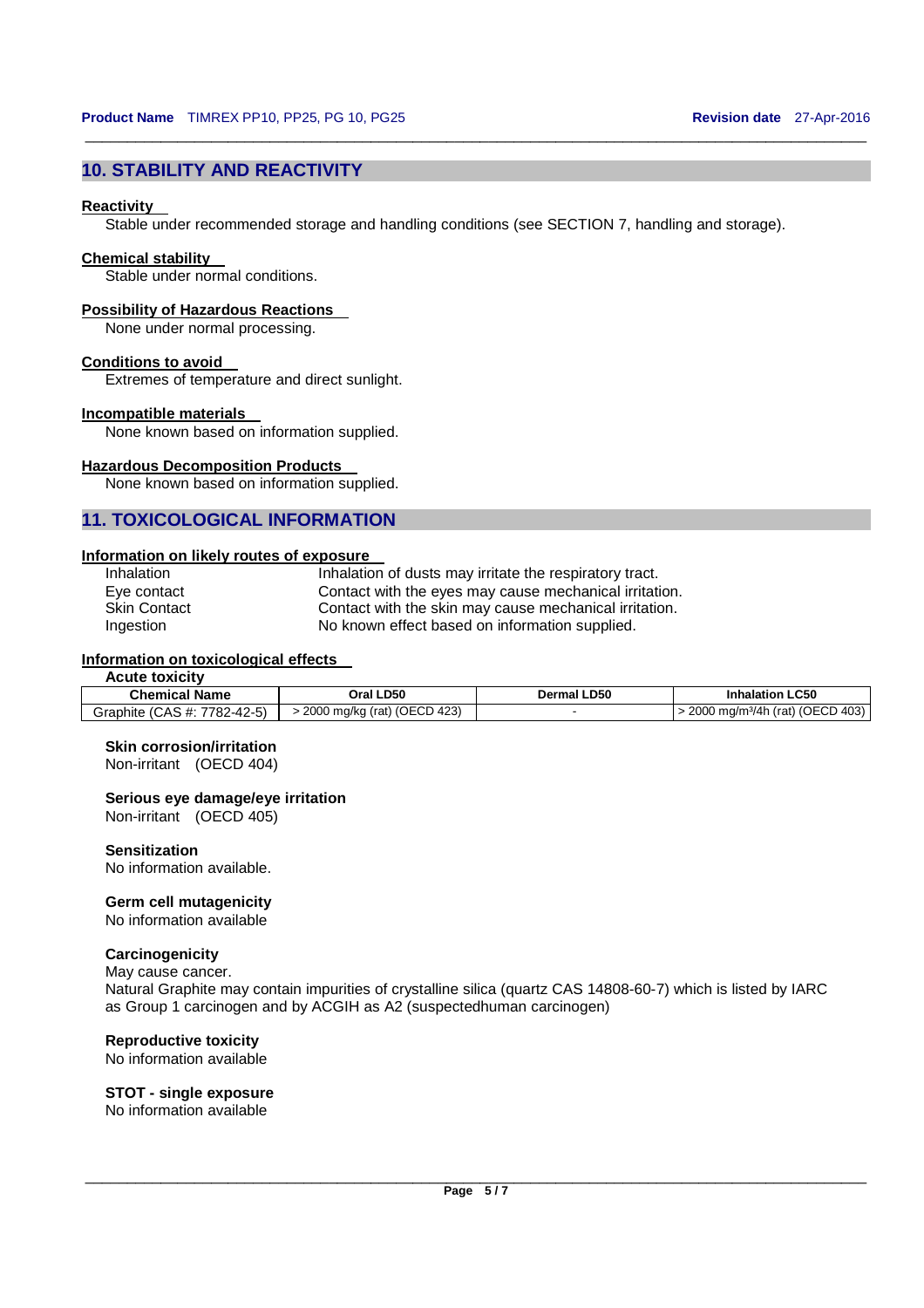**STOT - repeated exposure** No information available

## **Aspiration hazard**

Not applicable

# **12. ECOLOGICAL INFORMATION**

## **Ecotoxicity**

| <b>Chemical Name</b>        | Algae/aguatic plants EC50                              | Fish LC50                                  | Crustacea EC50                               |
|-----------------------------|--------------------------------------------------------|--------------------------------------------|----------------------------------------------|
| Graphite (CAS #: 7782-42-5) | > 100 mg/l/72h<br>(Pseudokirchneriella<br>subcapitata) | > 100 mg/l/96h (Danio rerio)<br>(OECD 203) | > 100 mg/l/48h (Daphnia<br>magna) (OECD 202) |

\_\_\_\_\_\_\_\_\_\_\_\_\_\_\_\_\_\_\_\_\_\_\_\_\_\_\_\_\_\_\_\_\_\_\_\_\_\_\_\_\_\_\_\_\_\_\_\_\_\_\_\_\_\_\_\_\_\_\_\_\_\_\_\_\_\_\_\_\_\_\_\_\_\_\_\_\_\_\_\_\_\_\_\_\_\_\_\_\_\_\_\_\_

# **Persistence and degradability**

No information available

# **Bioaccumulative potential**

No information available

## **Mobility in soil**

No information available

## **Other adverse effects**

No information available

# **13. DISPOSAL CONSIDERATIONS**

## **Waste treatment methods**

Disposal of wastes Disposal should be in accordance with applicable regional, national and local laws and regulations Contaminated packaging Dispose of in accordance with federal, state and local regulations

# **14. TRANSPORT INFORMATION**

## **DOT**

| UN/ID No.                  | Not regulated            |
|----------------------------|--------------------------|
| UN Proper shipping name    | Not regulated            |
| <b>Hazard Class</b>        | Not regulated            |
| <b>Packing Group</b>       | Not regulated            |
| <b>Special precautions</b> | No information available |
| <b>Marine pollutant</b>    | Not applicable           |

# **15. REGULATORY INFORMATION**

## **International Inventories**

| <b>Component</b>      | <b>AICS</b> | <b>DSL/NDSL</b> | <b>EINECS/ELL</b><br><b>NCS</b> | <b>ENCS</b>              | <b>IECSC</b> | <b>KECL</b> | <b>PICCS</b> | <b>TSCA</b> |
|-----------------------|-------------|-----------------|---------------------------------|--------------------------|--------------|-------------|--------------|-------------|
| Graphite<br>7782-42-5 |             | ∧               |                                 | $\overline{\phantom{0}}$ | "            | ↗           |              |             |
| "-" Not Listed        |             |                 |                                 |                          |              |             |              |             |

"X" Listed